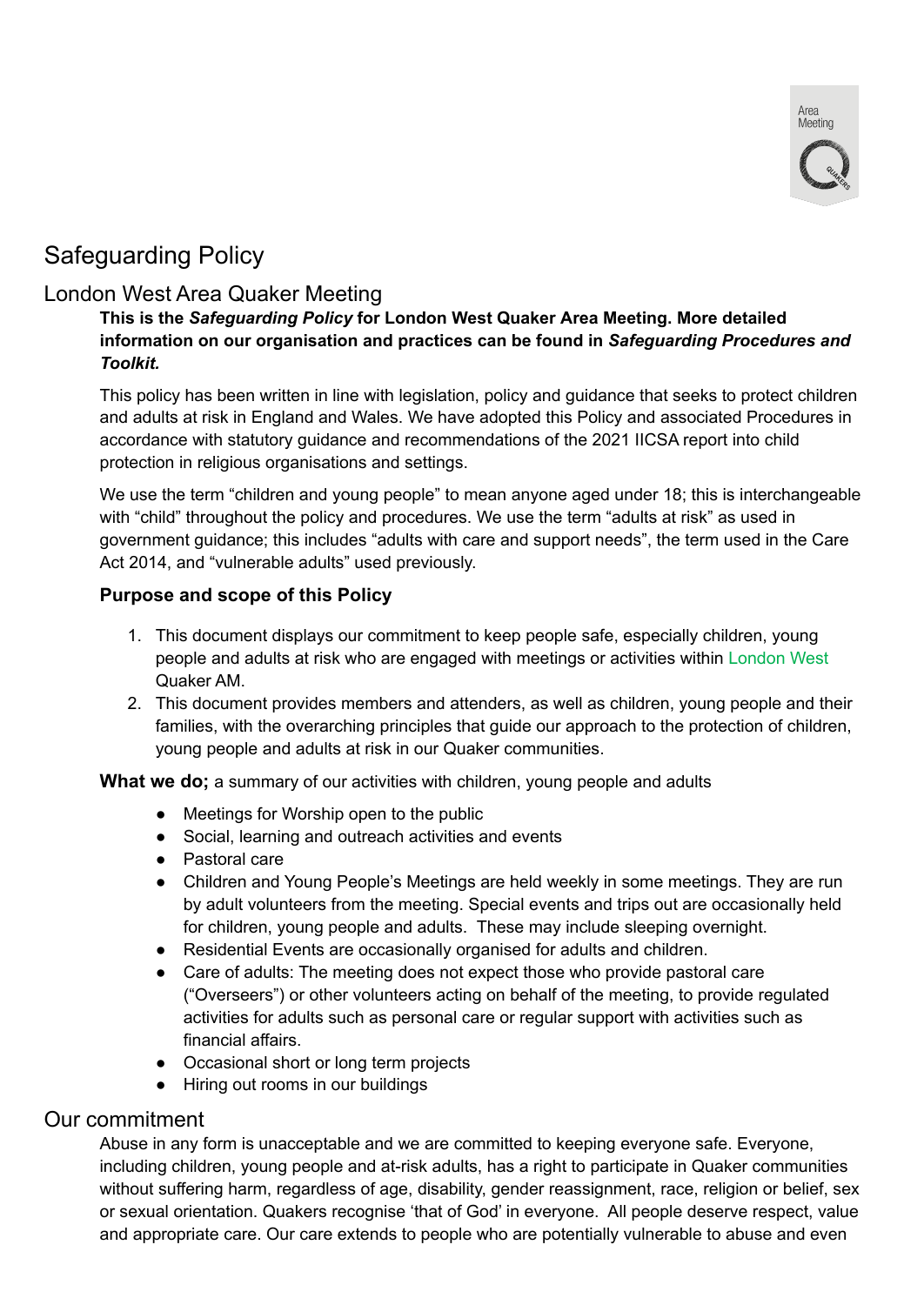to those who may be perpetrators. We recognise abuse can include, but is not limited to, physical, sexual, emotional abuse and neglect. We know that Quakers may be open to risks because we foster a culture of welcome and trust for all. We accept that often an abuser is known to or in a trusted relationship with the child or adult and that sometimes abusers can be covert manipulators.

# **Responsibilities**

Safeguarding is everyone's responsibility. Our Trustees hold specific responsibility on behalf of the Area Meeting (AM). One trustee is appointed as AM Safeguarding Coordinator and one or more Deputy AM Safeguarding Coordinators (not necessarily Trustees) may be appointed with safeguarding work delegated as agreed between the parties. **Contact details** for our Safeguarding Coordinators and/or Deputies are on the poster displayed in each meeting house and at the bottom of this document.

# **Safer Appointments/Recruitment**

We recognise the need to follow safeguarding legislation and accepted good practice to reduce risk, both to vulnerable groups and to Quakers as an organisation. We also have an established and complementary spirit-led Quaker nominations process. The primary focus of our processes to place individuals in roles is to prioritise the safety of our vulnerable groups.

#### **Training and Good Practice**

Each individual in a role of responsibility will be appropriately trained according to their Role Description. Everyone involved in our Quaker activities will be familiar with our Code of Conduct, our Processes and Procedures and any specific safeguarding arrangements held locally. When we need safeguarding advice we use the online Safeguarding Manual from specialist Christian safeguarding agency Thirtyone:eight or their helpline: 0303 003 1111.

## **Procedure for responding to concerns or allegations of abuse**

Our Procedures document contains detailed information about how to respond to a Safeguarding concern. If someone is in immediate danger we will contact Police as soon as possible. Our Safeguarding contact details can be found at the bottom of this document.

#### **Pastoral care**

We will help those who have been affected by abuse who have contact with or are part of the AM to access pastoral care and support, working with or referring to outside agencies as appropriate.

#### **Working with those who may pose a risk**

When someone attending the local or area meeting is known to have abused others or is under investigation or known to be a risk to children or adults at risk, the LM and AM will be prepared to supervise the person and offer pastoral care. Robust arrangements will be put in place to protect children, young people and adults at risk. This may include supervision and boundary-setting, set out in a written contract to which they will be expected to adhere. Such a person will not be allowed to work with children, young people or adults at risk or have unsupervised contact with those groups.

# **Room Hire**

Each of our local meeting room's hire agreements will require that organisations and individuals hiring rooms on our premises take responsibility for safeguarding for all their activities. It will require that any organisation using our premises has their own safeguarding policy which follows national good practice, and has their own insurance in place.

#### **Regular Reviews**

This policy will be reviewed annually in the light of any new guidance, information or legislation. A more comprehensive review will take place every three years.